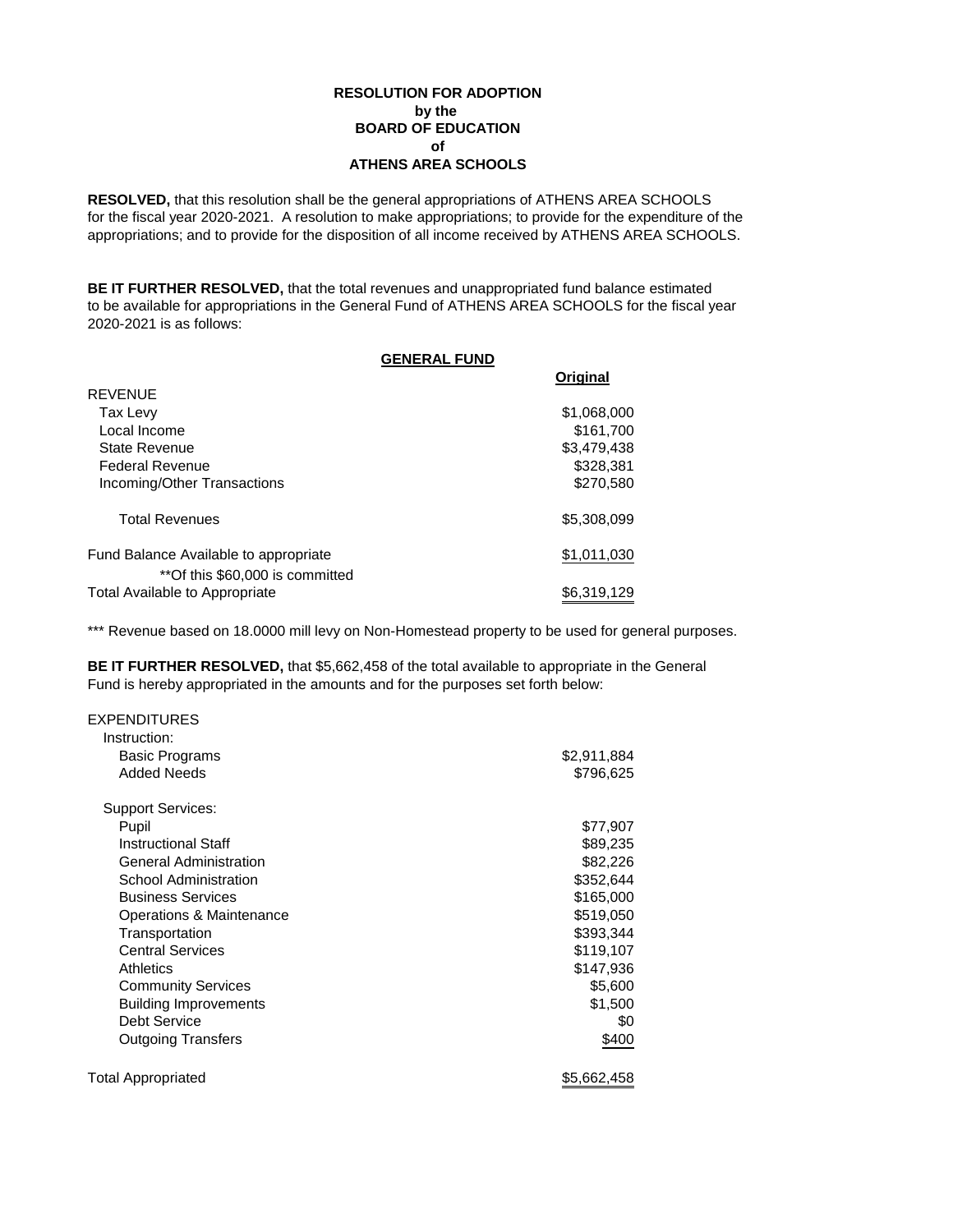**BE IT FURTHER RESOLVED,** that the total revenues and unappropriated fund balance estimated to be available for appropriations in the Debt Service Retirement Fund of ATHENS AREA SCHOOLS for the fiscal year 2020-2021 is as follows:

### **DEBT SERVICE**

| <b>REVENUE</b>                        |           |
|---------------------------------------|-----------|
| Tax Levy                              | \$118,422 |
| <b>Other Revenue</b>                  | \$80      |
| <b>Total Revenue</b>                  | \$118,502 |
|                                       |           |
| Fund Balance Available to Appropriate | \$24,801  |
|                                       |           |
| Total Available to Appropriate        | \$143,303 |

\*\*\* Revenues based on 0.6400 mill levy on all property to pay bonded debt.

**BE IT FURTHER RESOLVED,** that \$143,303 of the total available to appropriate in the Debt Service Retirement Fund is hereby appropriated in the amounts and for the purposes set forth below:

| <b>EXPENDITURES</b>                  |           |
|--------------------------------------|-----------|
| Redemption of Bond Principal         | \$130,000 |
| Interest on Debt                     | \$11,803  |
| Paying Agent Fees and Other Expenses | \$1,500   |
|                                      |           |
| <b>Total Appropriated</b>            | \$143,303 |
|                                      |           |

**BE IT FURTHER RESOLVED,** that the total revenues and unappropriated fund balance estimated to be available for appropriations in the Food Service Fund of ATHENS AREA SCHOOLS for the fiscal year 2020-2021 is as follows:

### **FOOD SERVICE FUND**

| <b>REVENUE</b>                        |           |
|---------------------------------------|-----------|
| Local                                 | \$45,000  |
| State                                 | \$8,000   |
| Federal                               | \$160,000 |
| Incoming Transfers/Other              | \$500     |
| <b>Total Revenues</b>                 | \$213,500 |
| Fund Balance Available to Appropriate | \$80,445  |
| Total Available to Appropriate        | \$293,945 |

**BE IT FURTHER RESOLVED,** that \$293,945 of the total available to appropriate in the Food Service Fund is hereby appropriated in the amounts and for the purposes set forth below:

| <b>EXPENDITURES</b>       |           |
|---------------------------|-----------|
| <b>Support Services</b>   | \$283,945 |
| Capital Outlay            | \$10,000  |
| <b>Total Appropriated</b> | \$293,945 |

**BE IT FURTHER RESOLVED,** that the total revenues and unappropriated fund balance estimated to be available for appropriations in the Sinking Fund of ATHENS AREA SCHOOLS for the fiscal year 2020-2021 is as follows: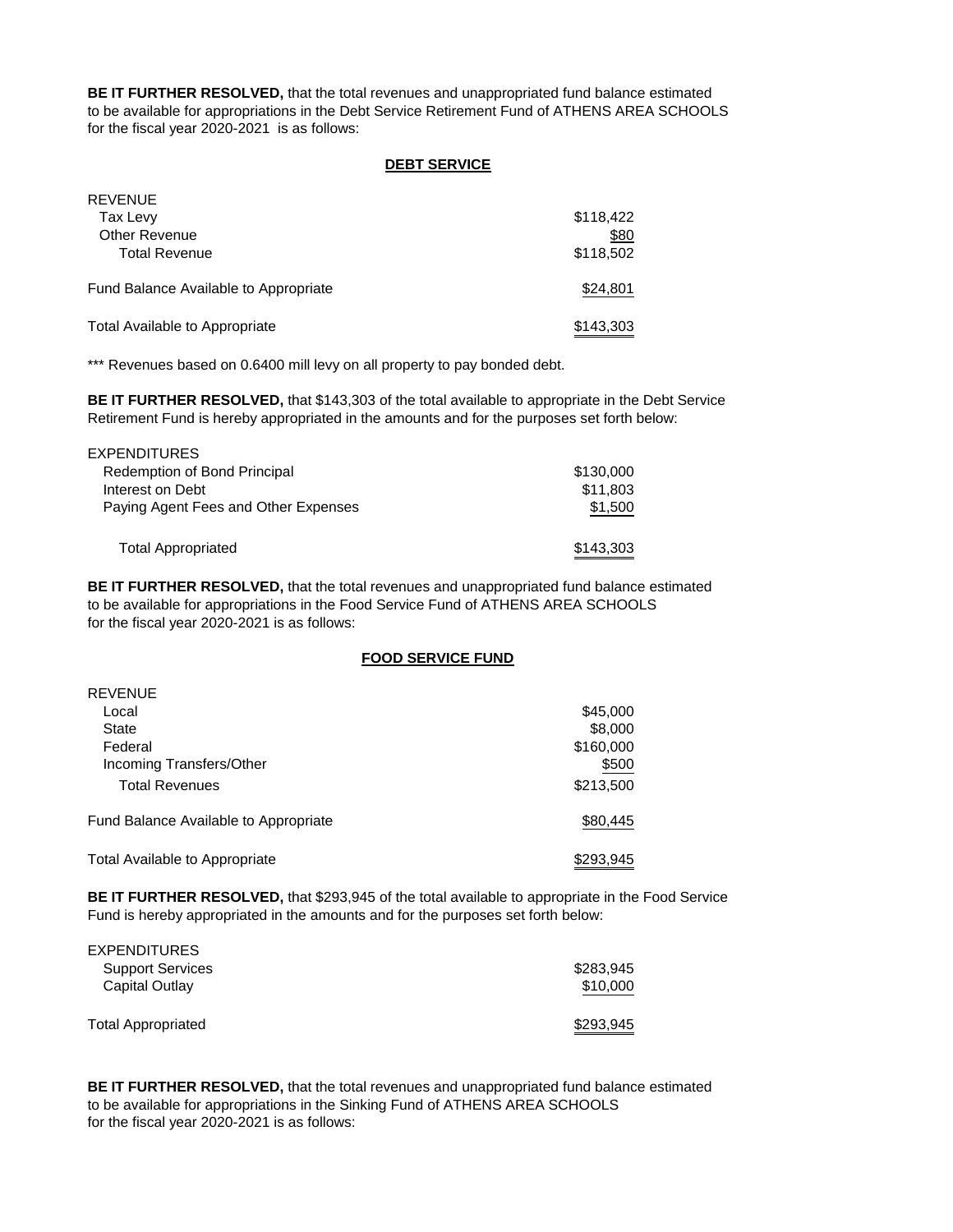# **SINKING FUND**

| <b>REVENUE</b><br>Tax Levy<br>Other Revenue<br><b>Total Revenue</b> | \$606,000<br>\$2,000<br>\$608,000 |
|---------------------------------------------------------------------|-----------------------------------|
| Fund Balance Available to Appropriate                               | \$1,133,548                       |
| Total Available to Appropriate                                      | \$1,741,548                       |

**BE IT FURTHER RESOLVED,** that \$1,741,548 of the total available to appropriate in the Sinking Fund is hereby appropriated in the amounts and for the purposes set forth below:

| EXPENDITURES                        |             |
|-------------------------------------|-------------|
| Grounds and Building Capital Outlay | \$1,741,548 |
| <b>Total Appropriated</b>           | \$1,741,548 |